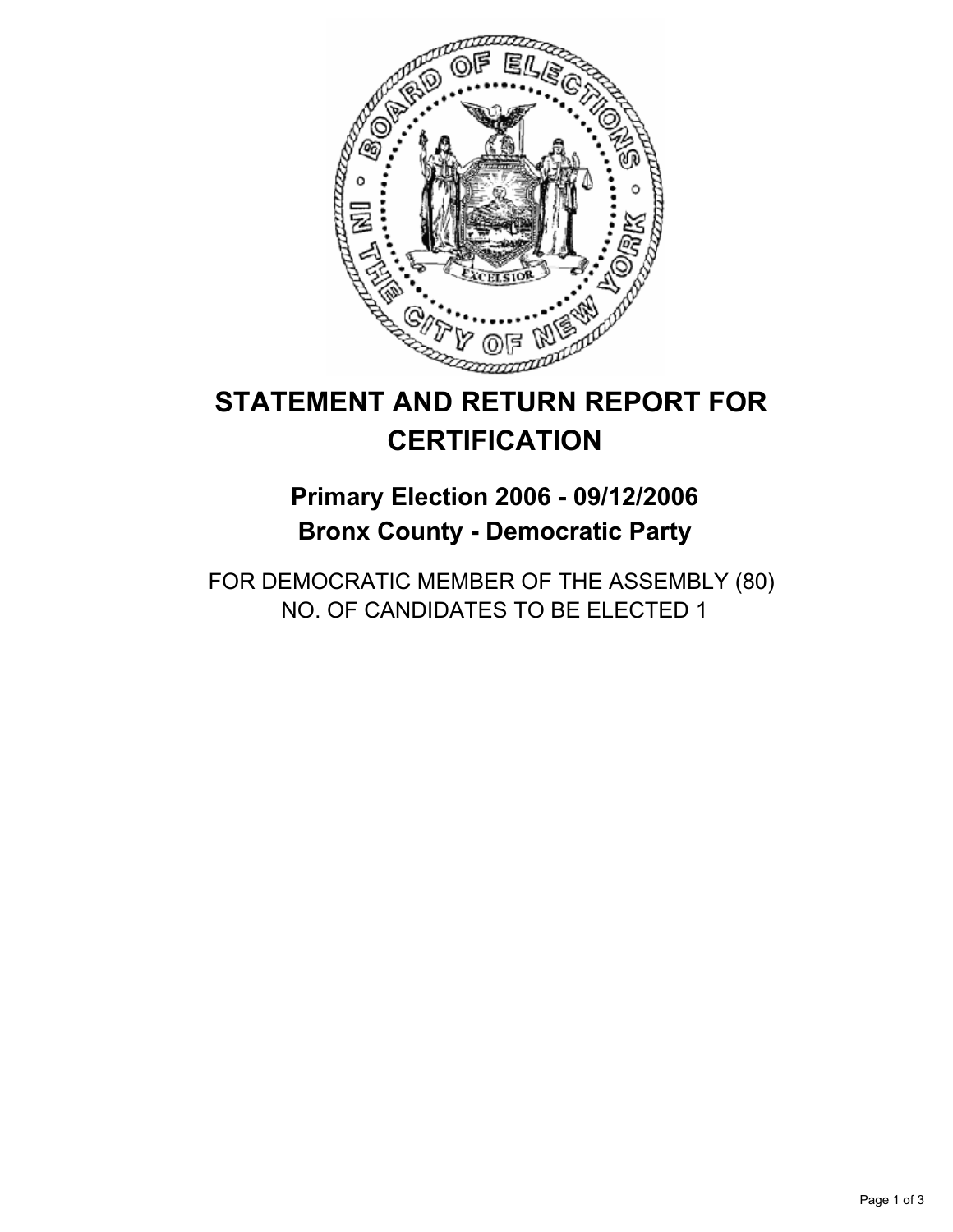

#### **ASSEMBLY DISTRICT 80**

| <b>EMERGENCY</b>           | 28    |
|----------------------------|-------|
| ABSENTEE/MILITARY          | 237   |
| <b>AFFIDAVIT</b>           | 78    |
| <b>NAOMI RIVERA</b>        | 3,557 |
| <b>JOSEPH A THOMPSON</b>   | 1,793 |
| ERIC BERENSTEIN (WRITE-IN) |       |
| IRENE ESTRADA (WRITE-IN)   | 2     |
| <b>TOTAL VOTES</b>         | 5,353 |
|                            |       |